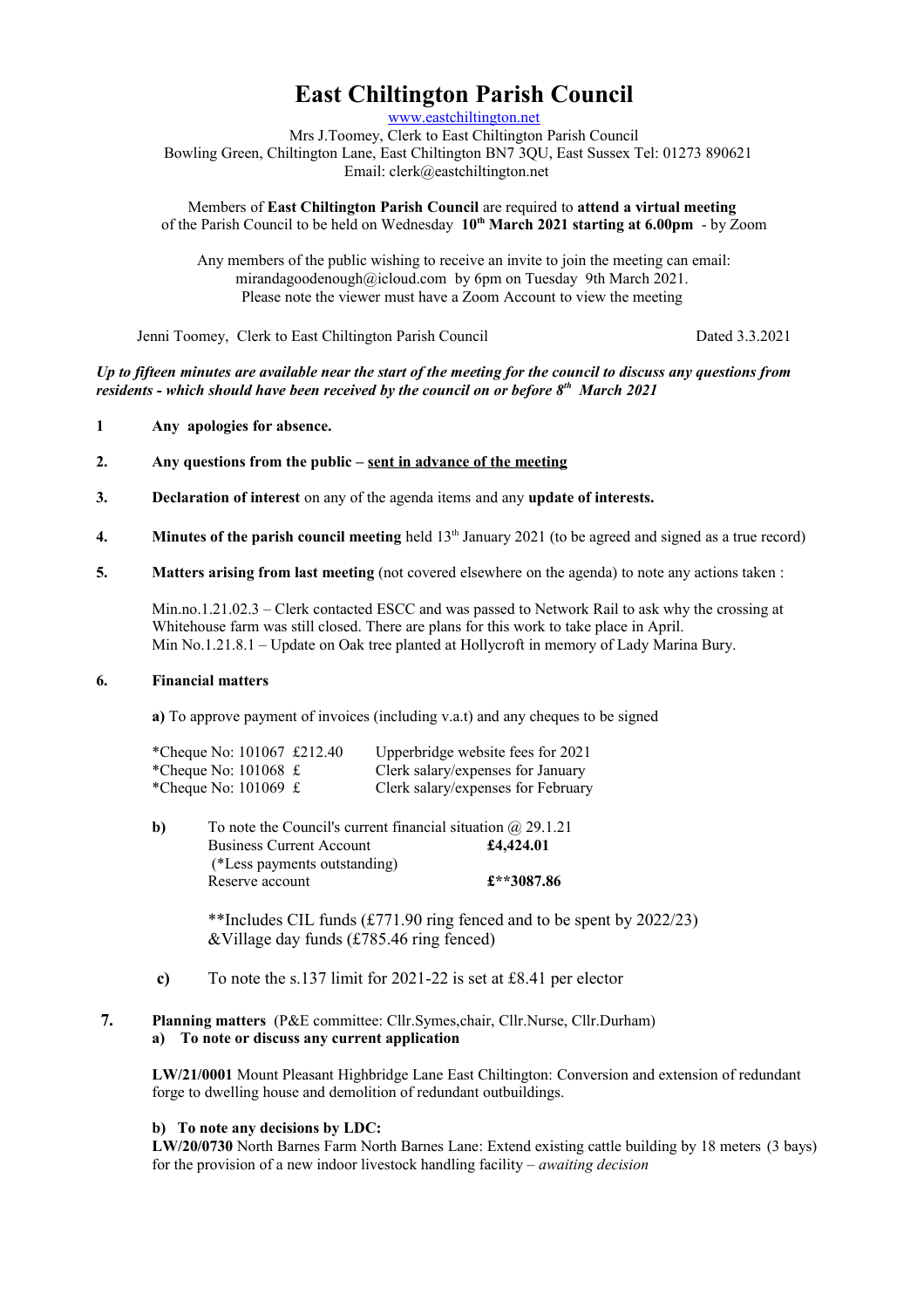**LW/20/0755** 4 Pouchlands Drive: Roof alteration works/insertion of conservation roof lights **–***approved*

**SDNP/20/05582/HOUS** Denes House Novington Lane: Remodelling of existing dwelling including demolition and extensions *– awaiting decision*

- **8. Correspondence received since last meeting**  to note all and agree any actions required.
- **9. To agree the council response to the LDC draft methodology** statement with particular regard to the proposed site for 3000 houses at North barnes Farm, East Chiltington. **To consider whether the parish council would want to employ a planning consultant**
- **10. Any report from The East Chiltington Trust (TECT)**
- **11. Update on remedial work to 3 Oak trees at Hollycroft**
- **12. To consider the standing orders for the council and update as necessary** (previously circulated)
- **13. Any update on Data Protection** requirements and Parish website (Accessibility Regulations 2018)
- **14. To decide on the position of village planters** kindly made by S.Funnell and to agree to purchase composts and plants.
- **15. Items for noting or inclusion on a future agenda.** To note that Novington Lane will be closed for one day  $28<sup>th</sup>$  April both North and South of the junction with Chapel Lane.
- **16. Further meetings of the Parish Council for 2021** will be determined by circumstances in force at the time.

signed……………………………………..Mrs J.Toomey , Clerk to East Chiltington Parish Council

## Agenda Item no.10. **Correspondence received since last meeting**

Note: The rural bulletin is an online publication received every week if councillors wish to see a copy. Note: A weekly bulletin from NALC and SSALC is available if councillors wish to see a copy Note: there has been an excess of information regarding Covid 19 and it has not been possible to list everything that has come through. Important updates have been sent forward to councillors.

- 7.1.21 Southernwater update
- 9.1.21 CPRE starcount update
- 11.1.21 LDC Playing pitch assessment
- 11.1.21 Open spaces strategy
- 11.1.21 LDC Playing pitch needs assessment
- 12.1.21 Maria Caulfield update on vaccines
- 12.1.21 CPRE Notes from planning users group emailed to all
- 14.1.21 Biosphere climate recommendations
- 14.1.21 Enquiry re: tree cutting on A275 clerk has replied
- 15.1.21 Statement from Plumpton PC emailed to all
- 15.1.21 Update on bus services
- 18.1.21 CPRE starcount update emailed to all
- 19.1.21 ESCC reply to closed rail crossing enquiry
- 19.1.21 Matthew Hitchen re.consultation on Shlaa
- 19.1.21 ESCC update re: LW/20/0730
- 20.1.21 PCSO Rose Stainer re: rural crime team emailed to all
- 20.1.21 CPRE Lockdown survey emailed to all
- 21.1.21 Maria Caulfield update on vaccines
- 23.1.21 CPRE Rural bus petition emailed to all
- 24.1.21 Ldalc agenda and details emailed to all
- 26.1.21 SALC Police briefing note